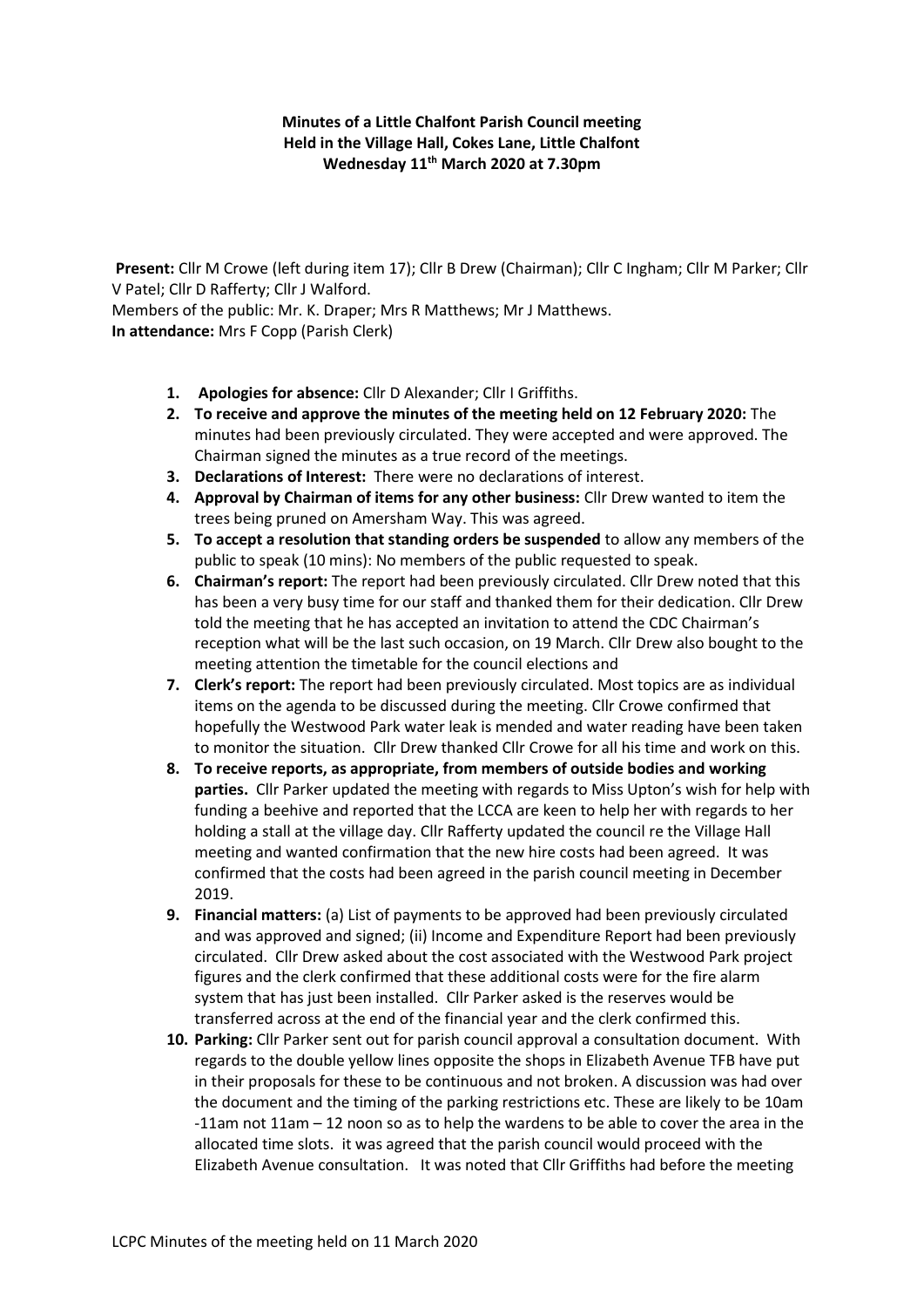offered to help with the distribution on the consultation papers. Bell Lane parking issues were discussed. It was agreed that the parish council would contact TfB re the yellow lines in Bell lane into the industrial estate as these seem too short and should be continued, There was further discussion with regards to pavement parking and the problems this causes. Cllr Walford will explore this further with the police.

- **11. Cokes Lane/Nightingales Lane Implementation.** Discussion was held over the feasibility study for this area and the proposals. It was decided to research further the details of the feasibility study to see if all or part of it can be implemented and how much flexibility there is with the proposals. Costs also need to be looked at and again more information is needed before a budget for this work can be determined if it is felt any of the proposals should potentially be implemented. The vegetation in this area needs further clearance and this will be looked into. It was agreed that the feasibility study would be put on again as an agenda item for the next Parish Council meeting.
- **12. Parish Meeting 2020**: The Parish Meeting will be held on 29<sup>th</sup> April 2020. Discussion was held with regard to this taking place due to the Coronavirus. It was agreed that the situation would be monitored closely and that at present the meeting would still be scheduled. The meeting should be held by  $1<sup>st</sup>$  June and 7 days' notice needs to be given for the meeting. The serving of alcohol was discussed if it could be offered before the meeting and the clerk will ask for confirmation if this is permissible. If it can then we will follow the normal format for this meeting.
- **13. Parish Council Newsletter:** Cllr Walford showed a draft cover and all is progressing well. She requested that all articles being submitted should be with her shortly as per the schedule.
- **14. Street Lights**: Cllr Drew updated the parish council that Sparkx have agreed to carry on with the existing contract as stands on a monthly basis until the LED conversion can be underway and the new contract put in place. The councillors wished to thank Sparkx for this flexibility with the on-going contract and their gratitude was noted.
- **15. Salix Loan:** Cllr Drew updated the parish council that the Salix Loan has been approved for the LED lighting conversion and a payment schedule is in place subject to MHCLG approval.
- **16. MHCLG application**: The Council agreed that the application to MHCLG, for approval of the grant, should now be submitted. An article will be placed in the forthcoming newsletter to inform residents and give an opportunity for comments.
- **17. Insurance:** The 3 competitive insurance quotes that had been obtained following the meeting with the insurance consultant had been distributed previously to the councillors. It was discussed that the Hiscox insurance policy offered good value for money and cover (with additional items now being put on to the policy). The 3 year optional also seemed to be sensible as this also reduced the costs. Cllr Parker proposed implementing the Hiscox policy and costs and Cllr Crowe seconded the proposal. The vote taken agreed this decision. Cyber Insurance was also discussed and it was agreed that in this day and age it was sensible to take out this insurance. Cllr Drew proposed taking out the insurance plan that had been circulated and Cllr Walford seconded this proposal. The vote taken agreed this decision.
- **18. Council Elections:** Cllr Drew had covered this in his Chairman's report and would be available for existing councillors or member of the public (who would like to stand) to discuss nomination with him if anyone wished to speak with him. He also mentioned that the May parish council meeting scheduled for 13 May would need to be postponed to 20 May so that there was enough time to get the agenda out to councillors etc. after the parish council election results.
- **19. V.E. Day:** It was agreed that the union flags would be put up.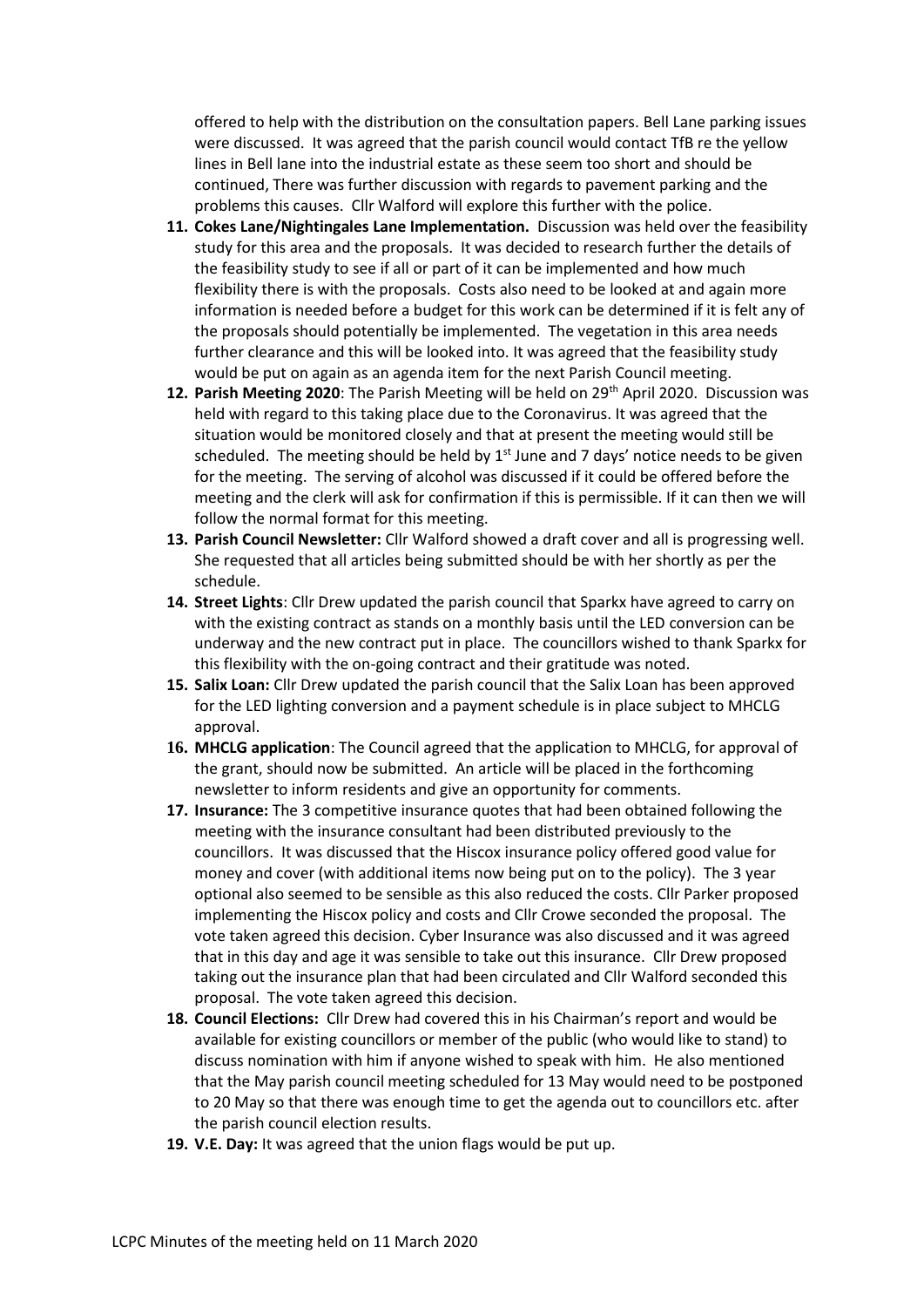- **20. Speedwatch:** It was decided for this to be an item on the next parish council meeting agenda.
- **21. Local Plan.** Cllr Ingham reported that the organisers of Stage 1 of the Examination in Public hearings (17-26 March) had agreed to the Parish Council / Community Association's request to participate in three of the working sessions. Members of the PC / LCCA Coordination Group will attend all the other sessions as listeners.
- **22. Community Centre:** A letter of reply had been received by the parish council from Cheryl Gillam MP. The new inspector will be coming for a site visit on 17<sup>th</sup> March.
- **23. Safeguarding Policy**: This was presented as a work in progress document and would be an item on the agenda at the next parish council meeting.
- **24. Staff Safeguarding Policy:** Following on from some unpleasant phone calls taken in the parish office. It was discussed and decided that a Staff Safeguarding Policy is needed. This will be looked into and the councillors wanted to reassure staff that they would be supported.
- **25. Coronavirus Policy:** As mentioned in the clerks report a policy is being put in place and we will follow any guidance we are given.
- **26. Wildflower planting proposals:** Cllr Drew updated the parish council that 4 areas are now going to be planted. The work will proceed once the weather is better.
- **27. Update for Beel Close underpass and associated CCTV project:** This is all set to go-ahead and the LAF funding has come through. The final information required is the agreement from London Transport for the work to commence.
- **28. Procedure of meetings:** Following on from training sessions that the clerk has recently attended, it was discussed that minutes should take on a more discussion point and decision basis. This was proposed by Cllr Drew and seconded by Cllr Walford.
- **29. Reports and notifications**: (i) BALC Election briefing note. (circulated 6 February 2020); (ii) BMKALC – NALC legal update (circulated 6 February 2020); (iii) Transport for Buckinghamshire – targeting rising number of potholes (circulated 7 February 2020); (iv) Transport for Buckinghamshire – Surface dressing update (circulated 10 February 2020); (v)Transport for Buckinghamshire – Parking Proposals Little Chalfont (circulated 17 February 2020); (vi) Positive Steps for Wildlife (circulated 17 February 2020); (vii) Buckinghamshire County Council – Combatting the effect of heavy rainfall (circulated 17 February 2020); (viii) BMKALC – Training Schedule (circulated 20 February 2020); (ix) BALC – Came & Co Local Council Election article (circulated 24 February 2020); (x) Chiltern and South Bucks – District Council nomination papers (circulated 25 February 2020); (xi) Chiltern District Council – Agenda for Cabinet 3.3.20 (circulated 25 February 2020); (xii) Chiltern District Council – Decision sheet for Cabinet 18.2.20 (circulated 25 February 2020); (xiii) BALC – Funding Alert Bright Ideas (circulated 27 February 2020);(xiv) Waste Partnership for Buckinghamshire (circulated 27 February 2020); (xv) Buckinghamshire County Council – Delivering the New Buckinghamshire Council (circulated 1 March 2020); (xvi) BALC – Elections 2020 (circulated 3 March 2020). These had been previously circulated and all were noted.
- **30. Any Other Business.** Trees in Amersham Way. Cllr Drew had received a phone call from a resident as the trees were being pruned substantially. Cllr Drew and S. Matthews went to the site to investigate. The work was instigated by Buckinghamshire County Council and not through the parish council. The trees were in need of maintenance work. The parish council will investigate the notification procedures.
- **31. Date of next meeting:** Wednesday 8 April 2020 at 7.30pm in the Village Hall, Cokes Lane, Little Chalfont.
- **32.** To consider a resolution that in view of the confidential nature of the business to be transacted, it is advisable, in the public interest, that the public and press be excluded